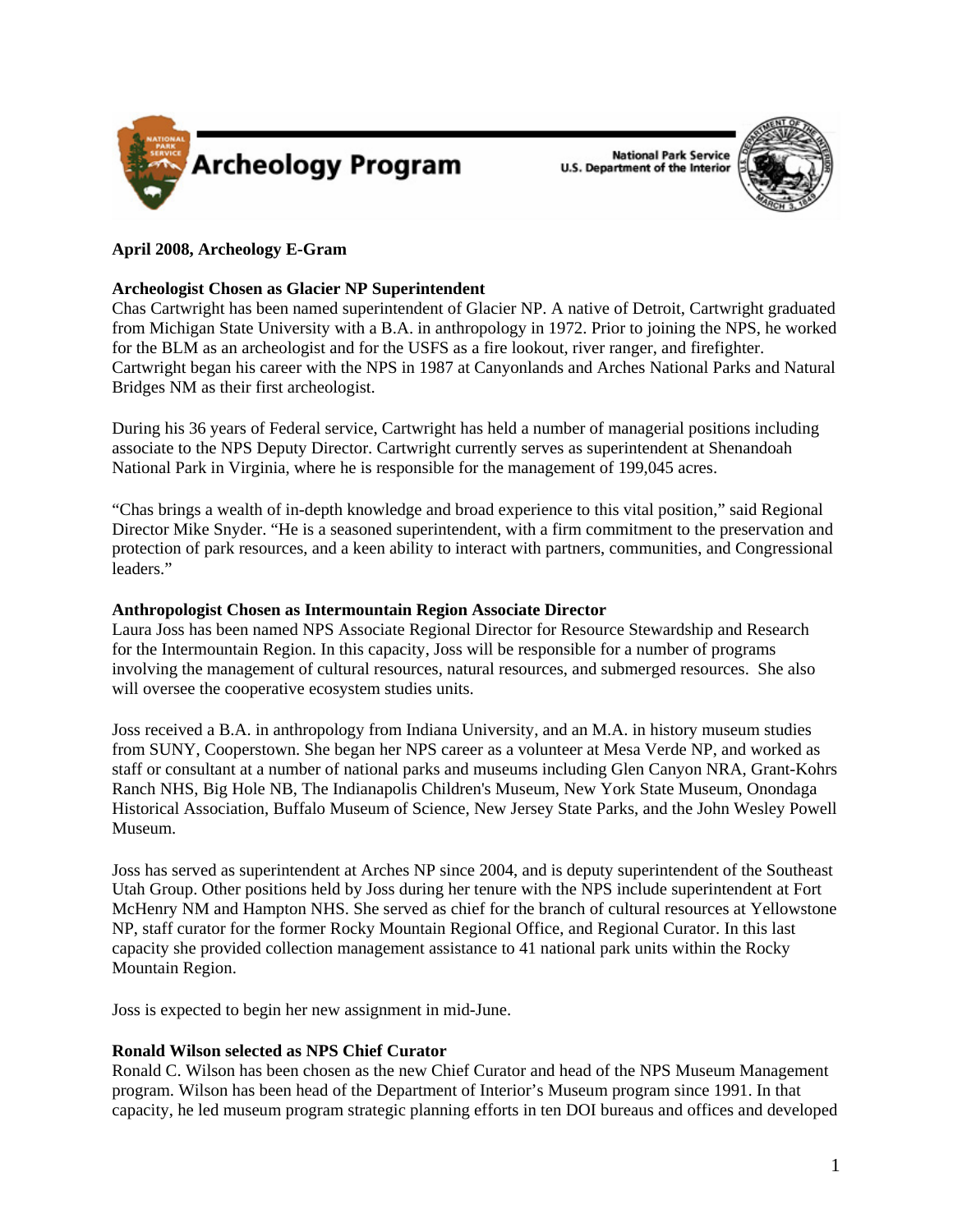agency-wide museum training programs. He worked for NPS from 1991 to 1996, during which time the Interior Museum program was housed within the NPS Museum Management program.

Prior to joining the NPS, Wilson held management positions in several public and university museums in the Southeast, Midwest, and Mid-Atlantic states. He holds a B.S. in zoology and an M.S. in environmental and evolutionary biology, both from the University of Kentucky.

As Chief Curator, Wilson will provide national leadership for development and coordination of Servicewide plans, policies, standards, and procedures for managing NPS museum collections. He will also have responsibility for overseeing technical assistance, publications, and professional development pertaining to park museum collections, and for the maintenance of a Servicewide catalog and other statistics on the more than 123 million NPS museum items.

Wilson will assume his new duties on May 11.

#### **Passing of Brenda Lanzendort**

Brenda Lee Lanzendorf, a cultural resource specialist at Biscayne NP died April 15, 2008, after a six month battle with cancer. She was very passionate about her life's work, was highly respected by her colleagues, and was the recipient of numerous awards for her professional achievements.

A former U.S. Airways flight attendant, Brenda changed tracks over a decade ago to follow her dream of becoming an underwater archeologist. A *magna cum laude* graduate of the University of New Hampshire, she went on to Brown University. Brenda began in the NPS as a volunteer student internship at Biscayne NP, after field research in Dry Tortugas NP through the NPS Submerged Resources Center for her M.A. Brenda's thesis work focused on the economic relationship and importance of "wreckers" (early residents who salvaged ships grounded on local reefs) to the development of Florida's maritime industry and development of coastal communities.

In 2003, Brenda was hired by Biscayne NP as an archeologist, one of only five underwater archeologists in the Service. A natural leader with infectious enthusiasm, Brenda taught anyone willing to draw a map, take a photo, or hold a tape measure to understand and appreciate the history in shipwrecks. She developed an innovative program to recruit dive organizations to assist her. Brenda enlisted the aid of dive groups, such as the Maritime Archaeological and Historical Society, Coastal and Maritime Archaeology Research group and, most notably, Diving With A Purpose (an organization with affiliate members of the National Association of Black SCUBA Divers), to document and create detailed, georeferenced site maps of shipwrecks within the park. Her work at Biscayne NP expanded the park's cultural inventory to 44 shipwrecks, over 200 marine casualty sites, and 10 terrestrial sites.

A strong advocate of connecting the public with submerged resources, Brenda was instrumental in establishing the park's Offshore Reefs Archeological District and initiating the Maritime Heritage Trail within Biscayne NP. Both pioneering programs have served as models for other marine parks. She helped create and teach a ground-breaking course for Law Enforcement professionals on underwater archeological crimes.

Brenda also worked closely with the South Florida Community Partners organization in developing a National Register and State nomination for the Lancelot Jones family properties on Elliott Key, part of Biscayne NP. The Jones family were early African American settlers and were influential in the development of the Coconut Grove-Homestead areas. She was instrumental in developing critical cooperation and understanding with the Florida Keys NMS about protection and preservation of maritime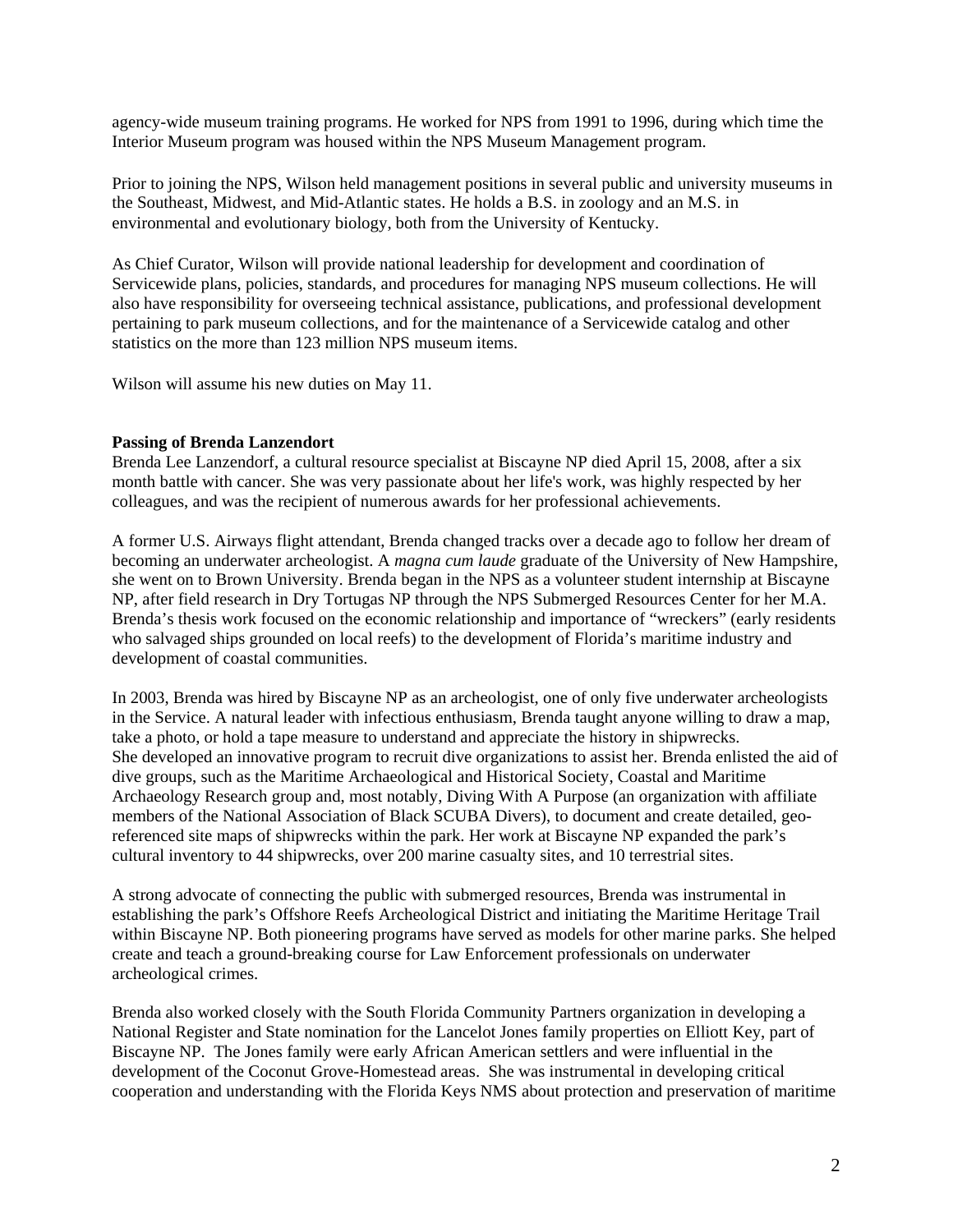casualty sites, working closely with the sanctuary to document shipwrecks and prehistoric archeological sites. Brenda was also deeply involved in the research of the Miami Circle and the Virginia Key Beach National Register nomination. Her last efforts included the development of an annotated history of maritime casualties of Biscayne that will be published as *A Shipwreck Study of Biscayne National Park: 500 years of Biscayne's Maritime History.* 

Her impressive achievements during her short tenure at Biscayne NP are a monument to Brenda's dedication to the NPS. She will be greatly missed by her family, friends, and colleagues.

#### **Passing of Bruce Anderson**

Bruce A. Anderson, former Southwest Region archeologist, passed away on April 8, 2008, in Crawford, Colorado. He was 68 years old. Bruce received both B.A. and M.A. degrees in anthropology from the University of Colorado/Boulder. He began doctoral work at Washington State University before accepting a position as archeologist with the NPS in 1972.

Though he worked and resided in Santa Fe during most of his career, Bruce traveled far and wide, working on archeological projects and detail assignments from Hawaii to Washington, D.C., and from El Salvador to Colorado. His major career accomplishment was a seven-season field survey project at Wupatki NM. In 1991, he transferred to Wupatki NM and spent the remaining four years of his career as the park resources management specialist. Bruce retired in 1995 after 23 years of service.

Bruce is survived by his life partner Jan S. Ryan. Bruce met Jan in 1983 at Wupatki NM, where she was a Ranger, and they married in 1985. Their careers took them to separate areas, but when Jan retired in 1999, they moved to Crawford, Colorado.

#### **Bill Butler Retires**

Bill Butler, Park Archeologist for Rocky Mountain NP will retire in May. Bill grew up in southern California and received an Associate of Arts degree from El Camino College before joining the Armed Services. After returning from Viet Nam, he finished a B.A. and M.A. at California State University, Long Beach, and a Ph.D. at the University of Missouri. Bill began his career with the NPS as a seasonal archeologist at Mesa Verde NP in 1971. In 1976 he joined the NPS Interagency Archeological Services, Denver. In 1995 he became the first Park Archeologist at Rocky Mountains NP.

As the park archeologist, Bill prepared over 60 CRM survey reports for the park and for NPS-sponsored work throughout the western and midwestern U.S. He has over 50 publications on topics such as atlatl physics, Prohibition, tool kits, architectural change, ceramics, basketry, faunal analysis, burial practices, geophysics, wickiups, taxonomy, sawmills, archeological education, railroads, historic and prehistoric archeology, and cultural resource management. He has made over 50 professional presentations and has organized or presented in many symposia. He is also an Associate Professor at the University of Northern Colorado.

Bill's colleagues and friends wish him all the best in his retirement.

#### **Applications Solicited for FY2009 Albright-Wirth Grant Program**

The Albright-Wirth Grant Program grants to NPS employees (individuals and groups of three or more, including U.S. Park Police) to advance career goals. Applicants can use their imaginations to make career-enhancing dreams a reality. In FY2008, the program awarded grants to NPS employees to do many things, including:

- Learn a new trade
- Write a book
- Mentor someone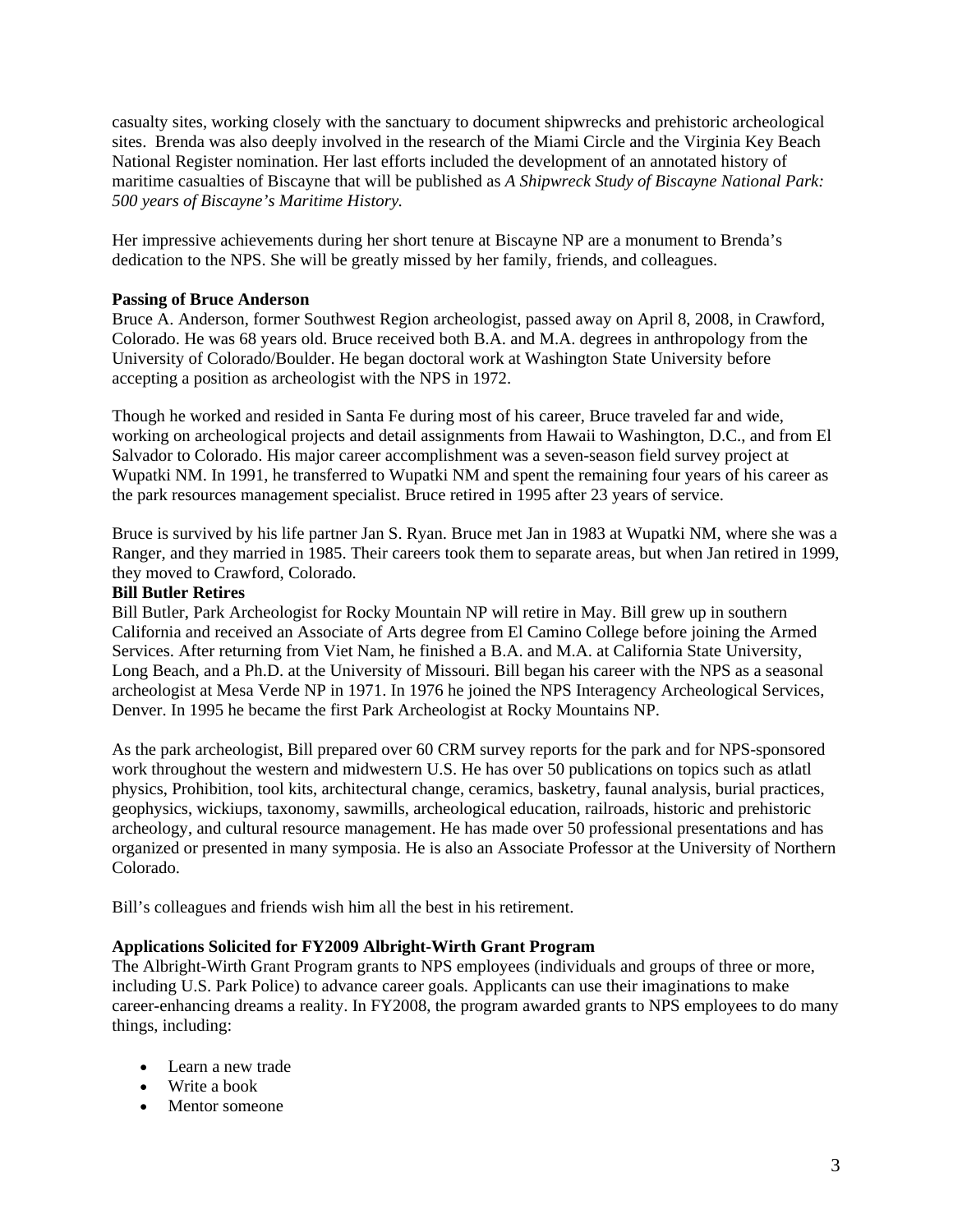- Create a diversity program
- Expand partnerships
- Change career paths
- Learn a language
- Build a website
- Go on a detail
- Conduct research at another park
- Develop leadership skills

Applications for an Albright Wirth grant are being accepted through May 9, 2008. Funding can be used through FY 2009. The grant application form is accessible at<mylearning.nps.gov/awgrant> . **Contact: Lonnie Lowe 202-354-1487.** 

### **DOI and NPS to provide training in Managing Museum Property**

The Interior Museum Program, Department of the Interior (DOI), and the Maxwell Museum will cosponsor *Managing Museum Property* in Albuquerque, NM. This five day (36 hour) course provides training in the fundamentals of managing museum property. The training is designed for Federal property managers, interpreters, historians, archeologists, natural history specialists, and other resource specialists with museum responsibilities, as well as staff in repositories that manage Federal collections. Topics include:

- · An overview of the DOI Museum Program and the Office of Property and Acquisition Management
- · How Museum Collections Support DOI and Bureau Missions
- · Identifying Museum Property
- · Managing Archive Collections
- · Guidance on Reporting Requirements
- · Scope of Collections Statements
- · Museum Documentation (Accessioning, Cataloging, Loans)
- · Museum Collection Preservation
- · Exhibiting and Storing Museum Property
- · Museum Protection (Fire Protection, Security, and Emergency Management)
- · Working with non-Federal repositories
- · Ideas on how to use museum collections

The class will be held June 23-27, 2008. There is no tuition for this training event. Additional information and an application can be found at the Interior Museum Program website at

[www.doi.gov/museum/classroom.html.](www.doi.gov/museum/classroom.html) The application deadline is June 6, 2008.

### **Contact: Brian Biegler 202-208-4698**

## **Cultural Resource Training Courses**

The National Center for Preservation Technology and Training (NCPTT) has announced cultural resource training courses to take place over the next six months.

### *Nondestructive Evaluation Methods for Historic Structures*

### *Charleston, NC, May 16-17, 2008*

NCPTT partners with the Associate for Preservation Technology (APT) to present nondestructive evaluation methods for historic structures. The workshop provides guidance for professionals and students in the use of diagnostic nondestructive testing for historic assessing structures. It is intended for technically oriented graduate and practicing engineers, architects, preservation consultants, and contractors.

**<www.ncptt.nps.gov/Training/2008-APT-Workshop-Preservation-Engineering.aspx>**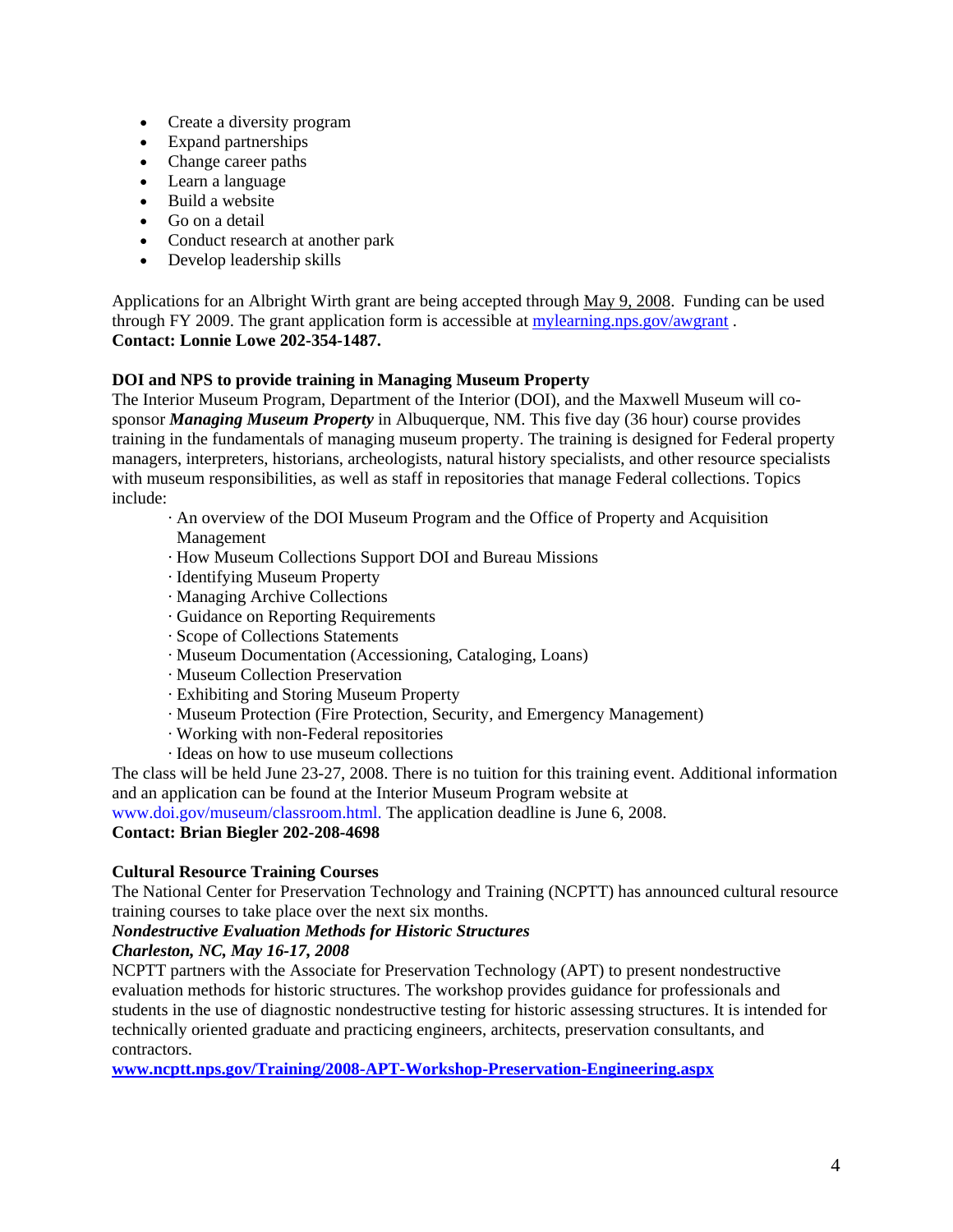# *Cemetery Basics Workshop*

## *Morris, IL, May 17, 2008*

NCPTT partners with the Illinois Historic Preservation Agency to present this workshop. Topics include documentation, condition assessment, material identification, preservation of grave surrounds, and cleaning techniques (including hands-on experience). Registration is \$20 per person and lunch is provided. This three hour workshop is restricted to 40 participants, so early registration is important. **<www.ncptt.nps.gov/Training/Cemetery-Basics-Workshop-Morris-Illinois.aspx>**

#### *Cemetery Landscape Preservation Workshop Natchitoches, LA, September 16-17, 2008*

Vegetation management is essential to preserve the character of historic cemeteries and for the protection of historic features. Too often, proper maintenance of historic vegetation is neglected. Infrequent and improper maintenance can irreversibly damage historic vegetation, monuments, fencing, and other site furnishings. Join us for a two-day hands-on workshop in a historic American cemetery to learn the basics of cemetery landscape maintenance.

**<www.ncptt.nps.gov/Training/2008-Cemetery-Landscape-Preservation-Workshop.aspx>**

# *Archeology: Prospection in Depth 2008*

### *San Francisco, CA, September 16-20, 2008*

NCPTT is partnering with the Presidio Trust to host a workshop on geophysical prospection in archaeology, to take place at El Presidio de San Francisco. The workshop will feature portable XRF training for field chemistry surveys, along with ground penetrating radar, electrical resistivity/conductivity, and other key techniques. This unique course combines ground-truthing with traditional geophysics training to emphasize data collection techniques and interpretation. "Prospection in Depth is open to archaeologists, resource managers and other professionals seeking experience in remote sensing. The course fee, \$399, includes lodging at the Presidio's historic barracks. Up to 30 applicants will be accepted.

**<www.ncptt.nps.gov/Archeology-and-Collections/Prospection-in-Depth.aspx>**

## *Cemetery Monument Conservation Workshop*

## *New London, Connecticut, October 7-9, 2008*

This intense three day hands-on workshop will take place at the Ancient Burial Ground, one of the oldest cemeteries in New England, in partnership with the City of New London. This workshop will cover the topics of documentation, condition assessment, cleaning techniques, adhesive repair, patch fill, reinforced repair, resetting, and consolidation. The workshop will focus on the conservation of slate and brownstone. The workshop cost is \$695 per person and is limited to 32 participants. **<www.ncptt.nps.gov/Training/>**

Register online for these courses at <www.ncptt.nps.gov/> **Contact: David W. Morgan, 318-356-7444** 

### **Projects in Parks: The Archaeology of Buffalo Soldiers and Apaches in the Southwest**

by Eleanor King, Howard University, Washington, D.C. and Charles Haecker, NPS Heritage Partnerships Program, Santa Fe, New Mexico

In 1996, co-author Haecker made a condition assessment of Pine Springs Camp, Guadalupe Mountains NP and noted that, in addition to materials associated with a military component, artifacts that typify an Apache encampment (e.g., cone tinklers made from strips of tin can) were also present. Two years later Haecker conducted a metal detection survey of this site, which resulted in the identification of two subsurface  $19<sup>th</sup>$  century trash deposits and a cobble-lined cleared area. In 2004, an archaeological survey was initiated to examine Pine Springs Camp in greater detail.